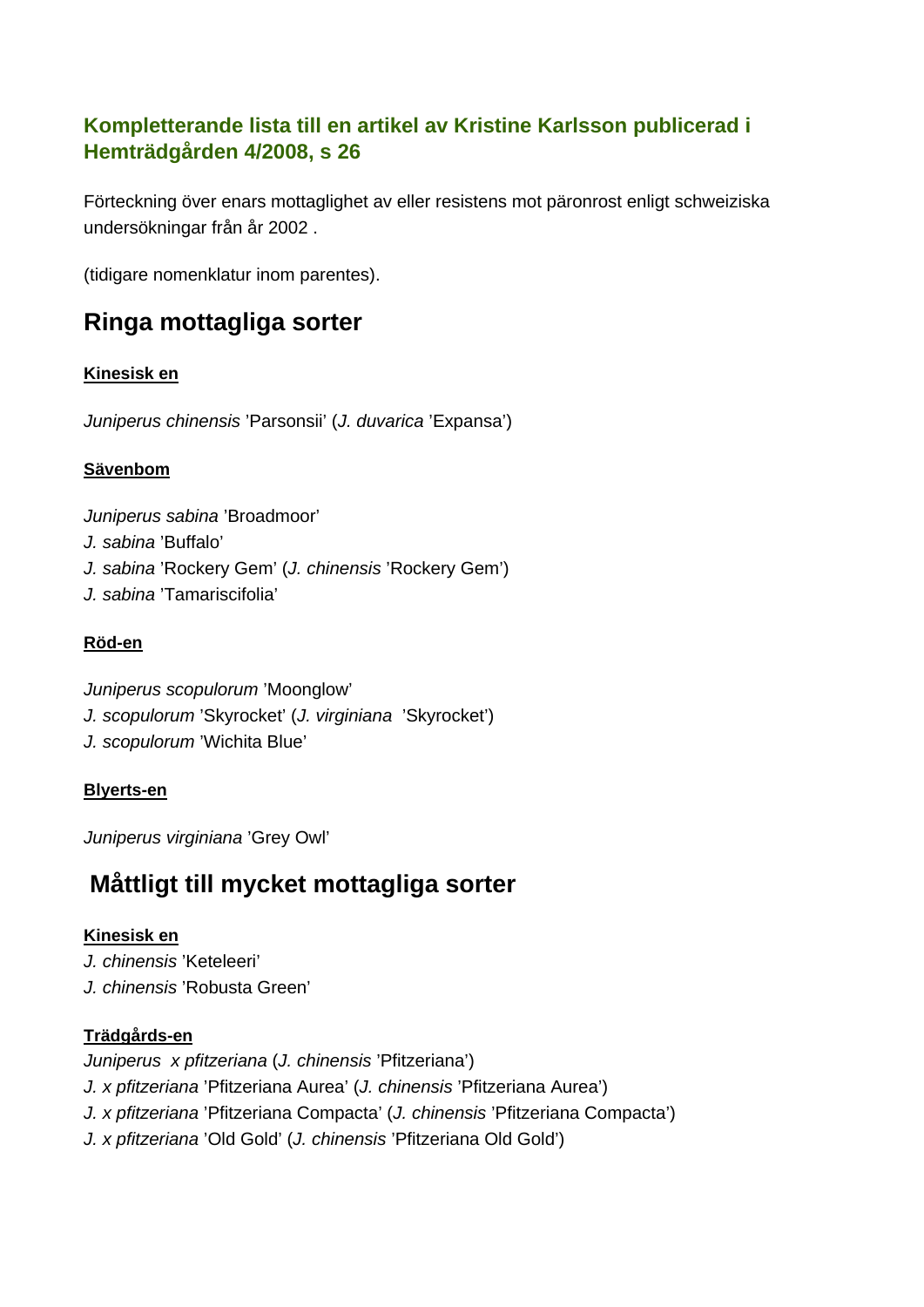### **Sävenbom**

*J. sabina* ' 'Blaue Donau' (*J. sabina* ' Blaue Donaube' ) *J. sabina* 'Tamariscifolia' *J. sabina* 'Arcadia' *J. scopulorum* 'Blue Heaven'

# **Resistenta sorter**

### **Kinesisk en**

- *J. chinensis* 'Blaauw'(*J. chinensis* 'Blaauws Varietät')
- *J. chinensis* 'Blue Alps'
- *J. chinensis* 'Obelisk'
- *J. chinensis* 'Plumosa Aurea' (*J. chinensis* 'Shimpaku')

### **En**

- *Juniperus communis* 'Hibernica' (*J. communis* 'Stricta')
- *J. communis* 'Hornibrookii'
- *J. communis* 'Oblonga Pendula'
- *J. communis* 'Repanda'
- *J. communis* 'Sentinel' (*J. communis* 'Pencil Point')
- *J. communis* f. suecica
- *J. communis* 'Green Carpet'

### **Amerikansk kryp-en**

*Juniperus horizontalis* 'Blue Chip' (*J. horizontalis* 'Blue Moon')

- *J. horizontalis* 'Emerald Spreader'
- *J. horizontalis* 'Hughes'
- *J. horizontalis* 'Prince of Wales'
- *J. horizontalis* 'Wiltonii' (*J. horizontalis* 'Glauca'*, J. horizontalis* 'Blue Rug')

### **Ping-en**

*Juniperus pingii* 'Loderi' (*J. squamata* 'Loderi')

### **Japansk kryp-en**

*Juniperus procumbens* 'Nana' (*J. procumbens* 'Green Mound')